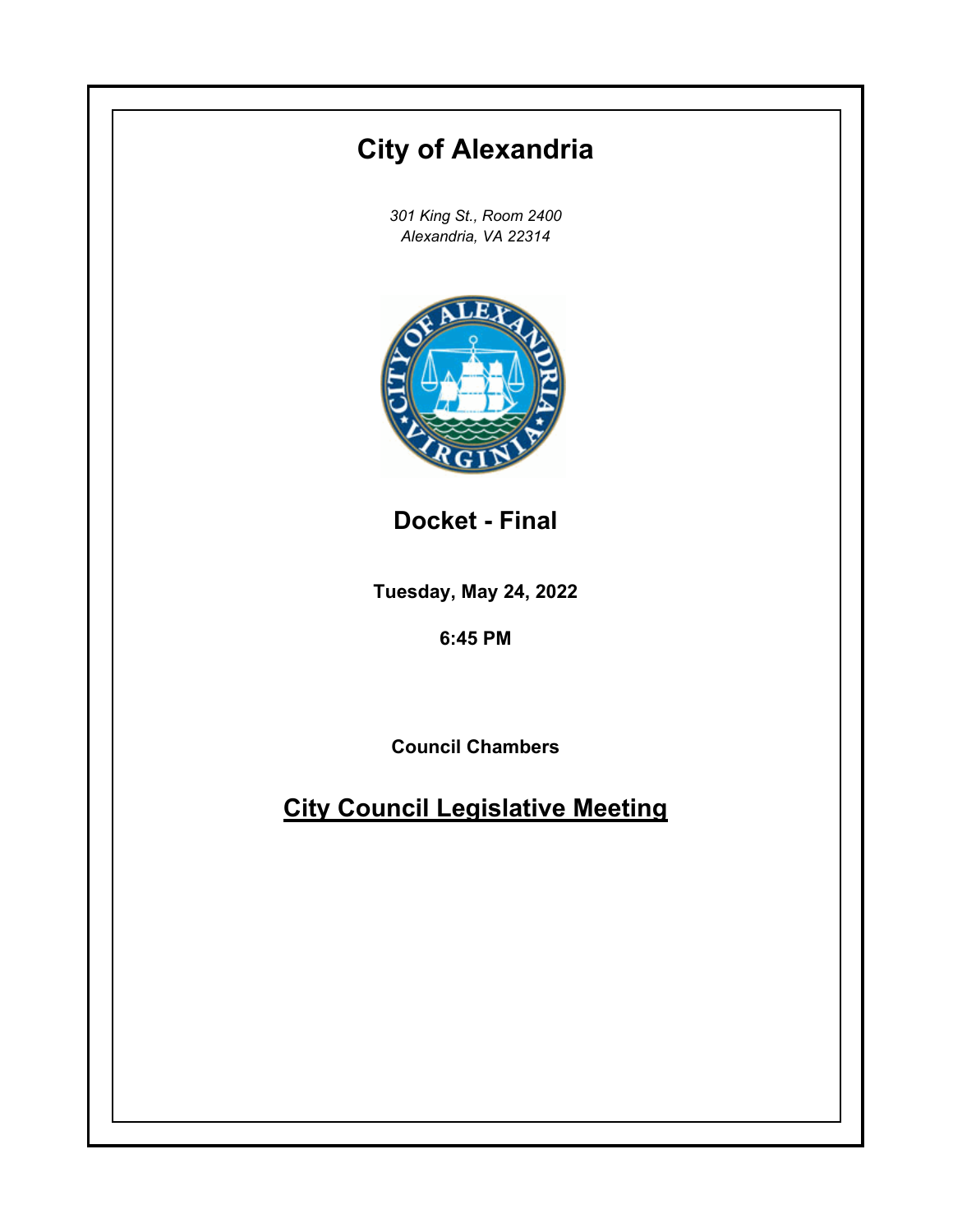**The May 24, 2022 Legislative Meeting of the Alexandria City Council is being held in the Council Chamber (301 King Street, Alexandria, Virginia, 22314) and electronically. Members of City Council and staff are participating either in-person or from remote locations through a video conference call on Zoom. The meeting can be accessed by the public in the City Council Chamber, through the live broadcast on the government channel 70, streaming on the City's website, and can be accessed via Zoom by the following link:**

**Registration link: https://zoom.us/webinar/register/WN\_GQQ8V3\_oSLGZkzLZwOAcIQ Webinar ID: 991 7328 7641 Webinar Passcode: 250676 Dial-in number: 301-715-8592**

**If you use the Zoom webinar application, please be sure you have updated the application to the latest version for the best results. If you are unable to access Zoom, please use the Dial-In number to access the meeting.**

**\*\*\*PLEASE LOG-IN EARLY IF POSSIBLE\*\*\***

**Links:**

**Meeting Agenda and Live Webcast The meeting will be webcast live and video and audio recordings will be available a few days after the meeting.**

**Zoom Registration If you wish to use Zoom to watch the meeting, you must register first.**

**\*\*\*\*\*\***

**If you have written comments for the record, you may email it to the City Clerk at CouncilComment@alexandriava.gov.**

**Individuals requiring translation services should contact the City Clerk and Clerk of Council at gloria.sitton@alexandriava.gov or at 703.746.4550. We request that you provide 48-hour notice so that proper arrangements may be made. Please specify the language for translation when you make the request.**

**\*\*\*\*\*\***

**WS.** [22-1147](http://alexandria.legistar.com/gateway.aspx?m=l&id=/matter.aspx?key=14745) 6:45 p.m. - Alexandria Transit Company Stockholders' Meeting (voting on new members)

*Attachments:* [22-1147\\_ATC Stockholders Public Meeting Notice - 05\\_24\\_2022](http://alexandria.legistar.com/gateway.aspx?M=F&ID=3e49c457-8b14-40fa-8085-f699ef2964c9.pdf)

#### **I. OPENING**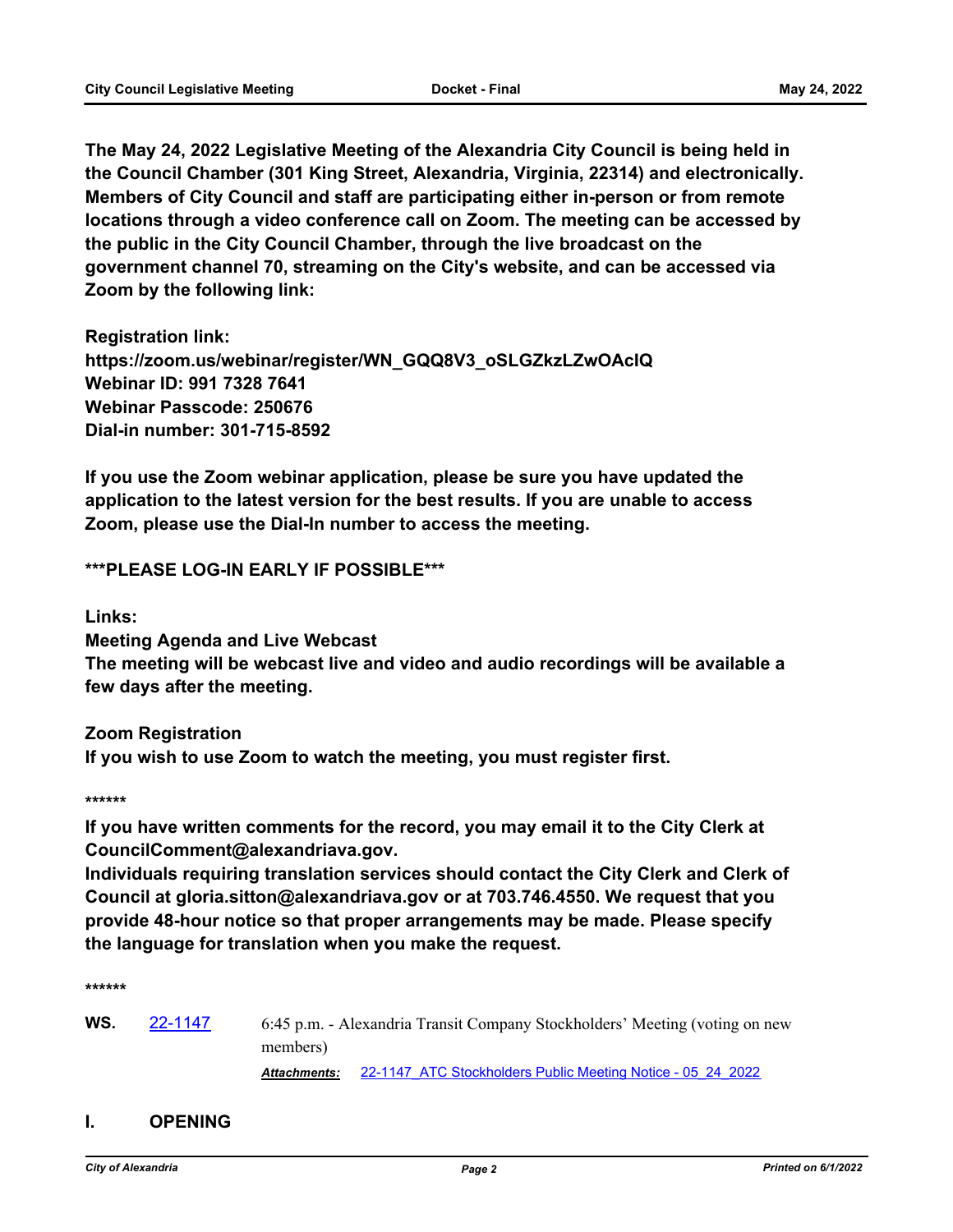#### **1. Calling the Roll.**

#### **2. Moment of Silence and Pledge of Allegiance.**

#### **II. PROCLAMATIONS**

- **3.** [22-1052](http://alexandria.legistar.com/gateway.aspx?m=l&id=/matter.aspx?key=14651) Presentation of a Proclamation Recognizing the 78th Anniversary of D-Day Commemoration Month. *Attachments:* [22-1052\\_proclamation](http://alexandria.legistar.com/gateway.aspx?M=F&ID=a7918fc6-aa45-4ef5-b936-f78ff1a8b3c1.docx)
- **4.** [22-1216](http://alexandria.legistar.com/gateway.aspx?m=l&id=/matter.aspx?key=14814) Presentation of a Proclamation Recognizing Asian-American Pacific Islander Heritage Month.

*Attachments:* [22-1216\\_proclamation](http://alexandria.legistar.com/gateway.aspx?M=F&ID=517110f5-05c8-428d-ad8a-a1c9f4db127c.docx)

**5. [22-1231](http://alexandria.legistar.com/gateway.aspx?m=l&id=/matter.aspx?key=14829)** Presentation of a Proclamation Recognizing National Gun Violence Awareness Day. *Attachments:* [22-1231\\_proclamation](http://alexandria.legistar.com/gateway.aspx?M=F&ID=ceb92573-568f-4520-bb21-d8c4b7ef3f1a.docx)

# **III. ORAL REPORTS FROM MEMBERS OF CITY COUNCIL ON BOARDS, COMMISSIONS AND COMMITTEES**

**\*Council of Governments (COG) Human Services Committee (Councilwoman Gaskins)**

**\*Alexandria Gang Prevention Community Task Force (Councilwoman Gaskins and Councilman Aguirre)**

**\*Virginia Railway Express (VRE) (Councilmember Bagley)**

**\*Waterfront Commission (Councilmember Bagley)**

**\*Alexandria Campaign on Adolescent Pregnancy (ACAP) (Councilmember Bagley and Councilman Aguirre)**

**\*COG Transportation Planning Board (TPB) (Councilman Aguirre)**

**\*Potomac Yard Metrorail Implementation Group (PYMIG) (Mayor Wilson and Councilman Aguirre)**

## **IV. ORAL REPORT FROM THE CITY MANAGER**

**6.** [22-1005](http://alexandria.legistar.com/gateway.aspx?m=l&id=/matter.aspx?key=14604) Metro Staff Oral Report on Yellow Line Mitigation

*Attachments:* [22-1005\\_Presentation Yellow Line Mitigation](http://alexandria.legistar.com/gateway.aspx?M=F&ID=3baaae52-5fae-4eda-83ca-56196ce6b833.pptx)

## **V. REPORTS AND RECOMMENDATIONS OF THE CITY MANAGER**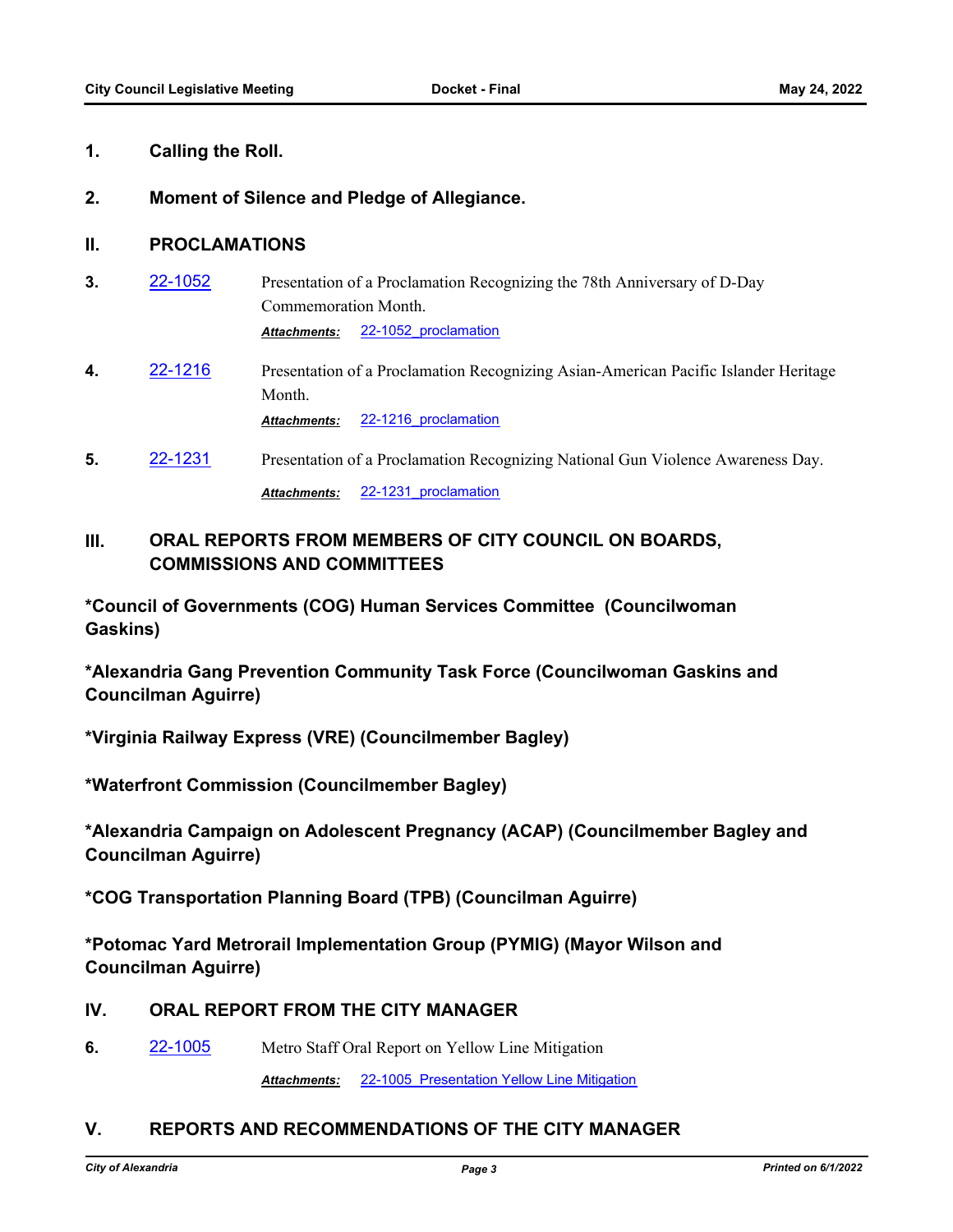## **CONSENT CALENDAR (7-8)**

#### **(Reports and Recommendations of the City Manager)**

- **7.** [22-1151](http://alexandria.legistar.com/gateway.aspx?m=l&id=/matter.aspx?key=14749) Consideration of Receipt of Fiscal Year 2022 Third Quarter Capital Projects Status Report Related to City Council Approved Capital Projects. *Attachments:* [22-1151\\_FY 2022 Q3 Capital Projects Status Report](http://alexandria.legistar.com/gateway.aspx?M=F&ID=41a68af5-536f-4c41-b4c8-db96ba3dc302.pdf)
- **8.** [22-1219](http://alexandria.legistar.com/gateway.aspx?m=l&id=/matter.aspx?key=14817) Consideration of the Release of \$490,575 in FY 2022 Contingent Reserve Funding to Fund the INOVA Hospital Contribution. *Attachments:* [22-1219\\_COA FY2021 Budget Memo FINAL](http://alexandria.legistar.com/gateway.aspx?M=F&ID=be93b0a3-df67-4021-9a4f-6b2d1e7e8614.pdf)

## **END OF CONSENT CALENDAR**

## **VI. ROLL-CALL CONSENT CALENDAR (9)**

**9.** [22-0902](http://alexandria.legistar.com/gateway.aspx?m=l&id=/matter.aspx?key=14501)

Consideration of a Resolution to Support a Grant Application to the U.S. Department of Transportation for the FY 2022 Low or No Emission Grant Program (Low-No) and the Grants for Buses and Bus Facilities Program. [ROLL CALL VOTE]

[22-0902\\_Attachment 1 - Resolution](http://alexandria.legistar.com/gateway.aspx?M=F&ID=760e1395-4f0e-4ae1-8edb-85b30662a801.docx) [22-0902\\_Attachment 2 - TC Endorsement Letter](http://alexandria.legistar.com/gateway.aspx?M=F&ID=186ea614-7c33-466f-9ffa-61770b0f07c7.pdf) [22-0902\\_Attachment 3 - Presentation](http://alexandria.legistar.com/gateway.aspx?M=F&ID=e062b9e7-ed9c-4ac8-912d-493fcb5a43bb.pptx) [22-0902\\_Final Resoution](http://alexandria.legistar.com/gateway.aspx?M=F&ID=e1a991a8-d89f-47e6-a2e8-5f1b866f0a00.pdf) *Attachments:*

## **END OF ROLL-CALL CONSENT CALENDAR**

## **VII. REPORTS AND RECOMMENDATIONS OF THE CITY MANAGER FOR DISCUSSION**

**None.**

## **VIII. ORDINANCES AND RESOLUTIONS**

**None.**

- **IX. ORAL REPORTS AND ORAL PRESENTATIONS BY MEMBERS OF CITY COUNCIL**
- **X. OTHER**
- **10.** [22-1064](http://alexandria.legistar.com/gateway.aspx?m=l&id=/matter.aspx?key=14663) Consideration of City Council Schedule.